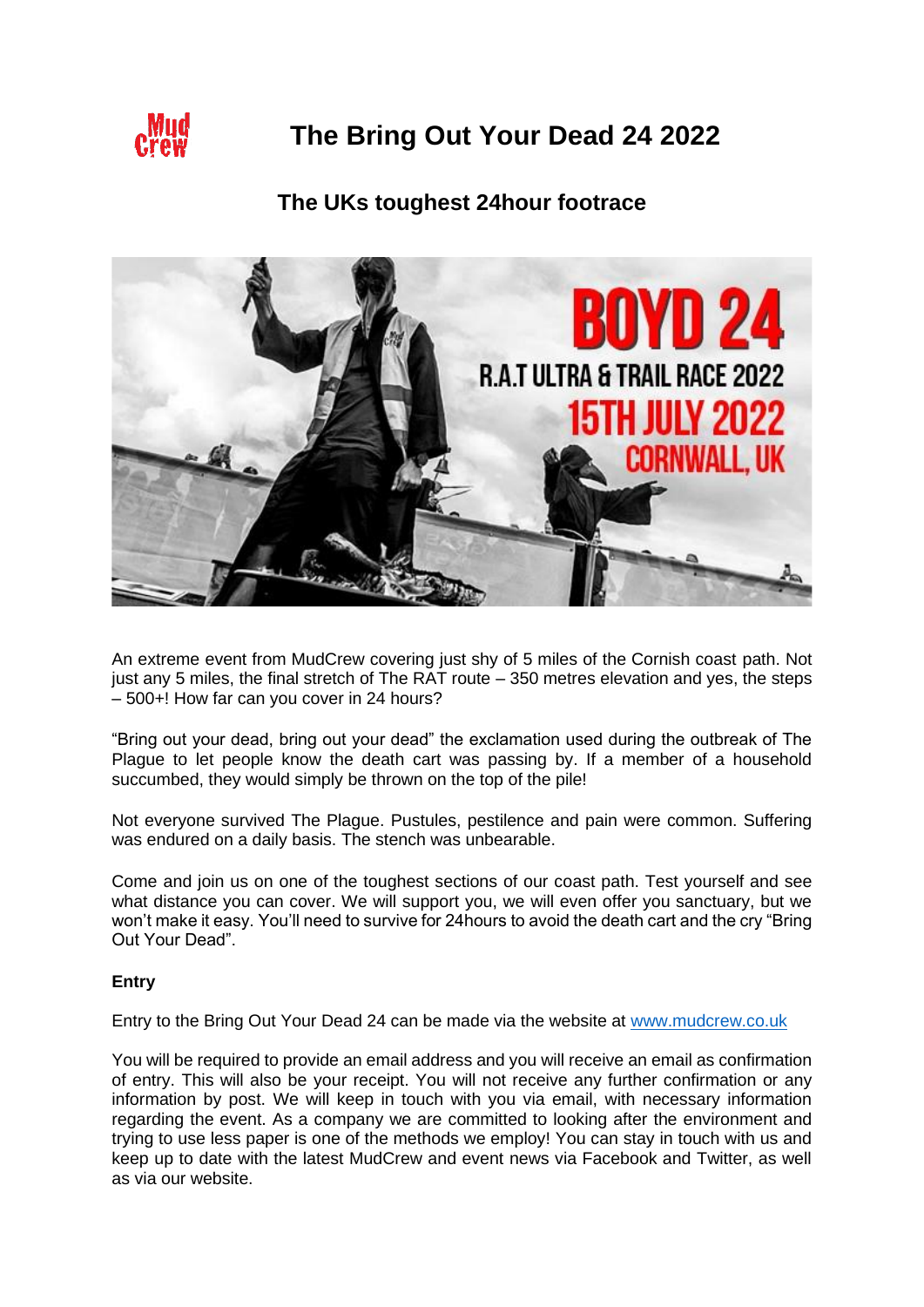#### **Withdrawal, transfers, refunds and deferrals.**

#### **Please read this section carefully and do not enter the event if you are not willing to adhere to these conditions.**

We understand that things can change. We will accept withdrawals from the race at any time up to the entry closure date of  $12<sup>th</sup>$  June 2022. Unfortunately, we are unable to offer refunds, so if you do need to withdraw for any reason, you will be able to a defer your entry to 2021. After the 12<sup>th</sup> June 2022, we are unable to offer any deferments or refunds. You can only defer your entry once to the following year only.

For safety reasons, we do not allow you to transfer your entry to another person at any time. The person taking part in the event must be the person entered and you may be asked to prove your identity at registration.

We do not allow entry on the day.

Before entering, please ensure that you have read, understand and agree to all the terms and conditions and that you have read the event guide thoroughly.

For all deferrals or any other queries about your entry, please email [entries@mudcrew.co.uk.](mailto:entries@mudcrew.co.uk)

#### **Course description.**

The BOYD24 is a trail run and will take place on the Cornwall coast path. Starting at The Porthpean Outdoor Events Centre, Runners will Head out through Trenarren and onwards towards Black Head. Here they will be "checked in", allowing them to turn and retrace their steps back to the centre. The total distance is just short of 5 miles, with 350m of elevation.

The coast path can be precipitous in places and you will be asked to sign a waiver when you enter to say that you understand and accept the possible risks in taking part in an event of this nature.

PART OF THIS EVENT WILL TAKE PLACE IN THE DARK AND EXTRA CARE MUST BE TAKEN BY PARTICIPANTS.

Please note: you will be asked to sign a waiver when you enter to say that you have understood the nature of the route and all other race rules and have read the event guide and our terms and conditions.

# **Checkpoints.**

There will be a turnaround point at Black Head, where your GPS will be remote monitored, to ensure completion of each lap.

Event HQ will be at The Porthpean Outdoor Events Centre. Registration will take place here too from 5.30 on Friday 15<sup>th</sup> July 2022 and will close at 6.30pm promptly. Participants will be required to attend a safety briefing at 6.30pm and the race will start at 7pm sharp. The event will continue for 24 hours, finishing at 7pm on Saturday 16<sup>th</sup> July 2022. At that time, participants must complete the lap that they are on to complete the event. Trackers will record the distance travelled during the 24 hours only and no additional distance covered after 7pm on the Saturday will count towards the total but you must complete the lap you are on and cross the finish line back at race HQ. The winner will be the person who covers the greatest distance in the 24hours.

To remain within the event, participants must remain within the confines of the course. Any participant who leaves the course at any time, for any reason, will be classed as a DNF. The